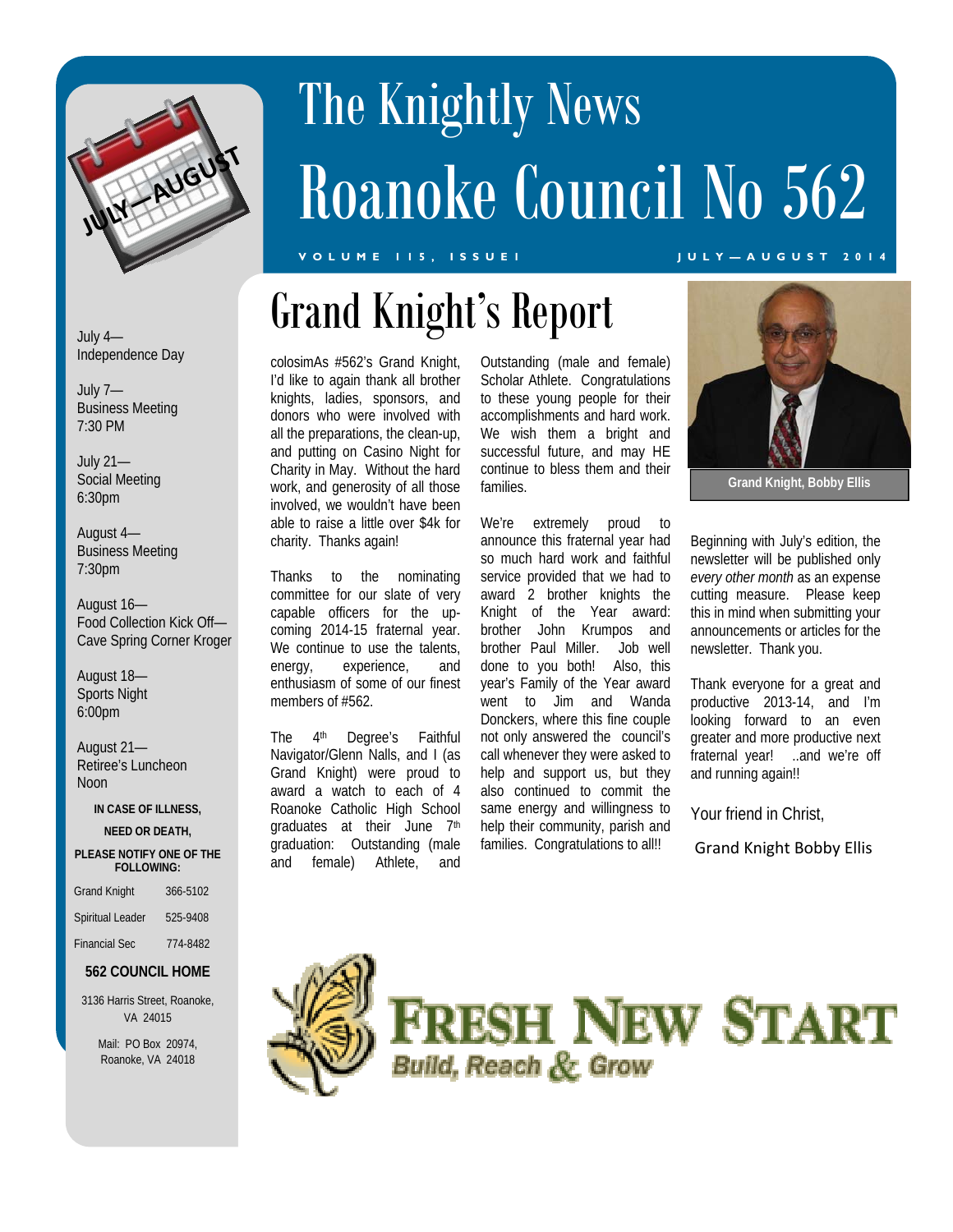| <b>Council Officers</b>                             |                                 |              |
|-----------------------------------------------------|---------------------------------|--------------|
| <b>Grand Knight</b>                                 | <b>Bobby Ellis</b>              | 366-5102     |
| Dep. Grand Knight                                   | <b>Bill DeBerry</b>             | 343-7849     |
| Spiritual Leader                                    | Stephen O'Connell               | 525-9408     |
| Chancellor                                          | Richard Whitney                 | 443-465-7742 |
| Recorder                                            | Stephen Ratliff                 | 774-4796     |
| Financial Sec.                                      | Mike Lazzuri                    | 774-8482     |
| Treasurer                                           | P.J. Lyons                      | 562-8332     |
| Lecturer                                            | Alex Nelson                     | 774-5079     |
| Advocate                                            | Joseph A. Colosimo, Jr. 98-7969 |              |
| Warden                                              | Alex Nelson                     | 774-5079     |
| Inside Guard                                        | Thomas J. Huck                  | 704-749-3018 |
| Outside Guard                                       | Glen Hall                       | 315-5616     |
| Trustee, 3rd Year                                   | Jim Sullivan                    | 774-7034     |
| Trustee, 2nd Year                                   | Karl D. Kleinhenz               | 397-4028     |
|                                                     |                                 |              |
| Robert E. Canfield<br>Trustee, 1st Year<br>774-7554 |                                 |              |
|                                                     | <b>Committee Chairmen</b>       |              |
| Program Director                                    | John Krumpos                    | 989-1985     |
| <b>Council Activities</b>                           | <b>Bill DeBerry</b>             | 343-7849     |
|                                                     | <b>Glen Waldis</b>              | 982-0835     |
| <b>Community Activities</b>                         | Joe Colosimo                    | 989-7969     |
| <b>Family Activities</b>                            | Alex Nelson                     | 774-5079     |
|                                                     | Tom Huck 740-749-3018           |              |
| Youth Activities                                    | Paul Yengst                     | 556-8883     |
|                                                     | John Krumpos                    | 989-1985     |
| <b>Church Activities</b>                            | Pat Reidy                       | 725-8206     |
| Pro Life Activities                                 |                                 |              |
| KOVAR                                               | Don Feick                       | 774-0187     |
|                                                     | John Krumpos                    | 960-1825     |
| Newsletter                                          | <b>Glen David Waldis</b>        | 982-0835     |
| Kitchen                                             | John Church                     | 588-7968     |
|                                                     | Mike Lazzuri                    | 774-8482     |
|                                                     | <b>Steve Wirth</b>              | 797-8812     |
| <b>Basketball Tournament</b>                        |                                 |              |
| KCIC                                                | Karl Kleinhenz                  | 982-8140     |
|                                                     | Joe Devlin                      | 206-2622     |
| Membership                                          | Mike Herron                     | 533-5088     |
|                                                     | Jan Hodnett                     | 772-4125     |
| Ceremonials                                         | <b>Bill Howard</b>              | 989-9399     |
|                                                     | Rich Whitney                    | 443-465-7742 |
| Canfield Scholarship                                | <b>Bobby Ellis</b>              | 366-5102     |
|                                                     | Karl Kleinhenz                  | 982-8140     |
|                                                     | Pat Patterson                   | 815-6105     |
|                                                     | Joe Moses                       | 389-0309     |
|                                                     | <b>Bob Canfield</b>             | 774-7554     |
| <b>Retention Committee</b>                          | Joe Abbatelo                    | 989-6246     |
|                                                     | Pat Reidy                       | 725-8206     |
|                                                     | John Krumpos                    | 989-1985     |
|                                                     | <b>Bill DeBerry</b>             | 309-5565     |
| Publicist                                           | Bill Howard                     | 989-9399     |
|                                                     | Alex Nelson                     |              |
| RC School Board Rep.                                |                                 | 774-5079     |
| OLN Parish Rep.                                     | Don Feick                       | 774-0187     |
| St. Elias Parish Rep.                               | Jim Donckers                    | 345-3902     |
| St. Andrews Parish Rep.P.J. Lyons                   |                                 | 562-8332     |
| Insurance Rep.                                      | Tom Loviza                      | 804-307-0086 |
| Pool                                                | <b>Jim Donckers</b>             | 345-3902     |
|                                                     | Joe Devlin                      | 206-2622     |
|                                                     | George Cuadrado                 | 989-1758     |
|                                                     | P.J. Lyons                      | 562-8332     |
| House                                               | Glen Hall                       | 315-5616     |
|                                                     | Tom Huck                        | 704-479-3018 |
|                                                     | P.J. Lyons                      | 562-8332     |
|                                                     | Paul Miller                     | 339-8657     |
| Club Room                                           | P.J. Lyons                      | 562-8332     |
|                                                     | Paul Miller                     | 339-8657     |
|                                                     | Tom Huck                        | 704-479-3018 |

#### **PAGE 2**

### **Spiritual Leader's Message**

Brothers,

I

It's hard for me to believe, but the year is half gone. Didn't 2014 begin just a few weeks ago? Time passes quickly and the frantic pace of life in the 21st century only accelerates the process. Already the calendar says it is July and school will restart in August. We need to **rush** to get all the summer things done before fall is here!

Or do we? Nowhere in the Gospels do I find a passage where Jesus says we should rush through life. Jesus was God and He could have been transported from one village to the next by angels so He could cover more ground in His ministry; instead, Jesus walked. The one time he did move from here to there in the wink of an eye (Matthew 4:1-11,) it was the devil who transported him so swiftly. The Bible does tell us, however, that Jesus frequently took time out to pray.

On the final day, I doubt that God will be interested in how many rounds of golf we managed to squeeze in, how many TV shows we watched, how many trips to the Outer Banks we took, or how many extra-curricular activities we scheduled for our children. The question will be "How did we love?" Let us all be sure we allow plenty of time in our life to love God and all our neighbors to the fullest.

Deacon Steve O'Connell

## **WELCOME - 5 NEW MEMBERS**

On June 16<sup>th</sup> five new members took their first degree. Abbott, Ronald D. Ballard, Vernon "Chip" Jolley, Philip E. Jornlin, and Brandon T. Pearson. We look forward to your involvement in our Council and your progress through the degrees. WELCOME!

### **Riree's Luncheon - August 2**

Be sure to come join us for our next Retiree's Luncheon to be held on Thursday, August 21st. We are planning a lunch of Ham steaks with pineapple, squash casserole and sweet potatoes. We'll top it off with a sherbet dessert. Doors open at 11:30 am and I lunch is served at noon. Everyone is welcome, Knights, wives, friends. Stay after for socializing and playing games if you wish. There is no charge for the lunch but donations are accepted.

### **CHANGE IN SEPTEMBER BUSINESS MEETING**

Make note that the Business meeting in September will be held on Tuesday, September 2<sup>nd</sup>, not on Monday.

**THE KNIGHTLY NEWS ROANOKE COUNCIL NO 562**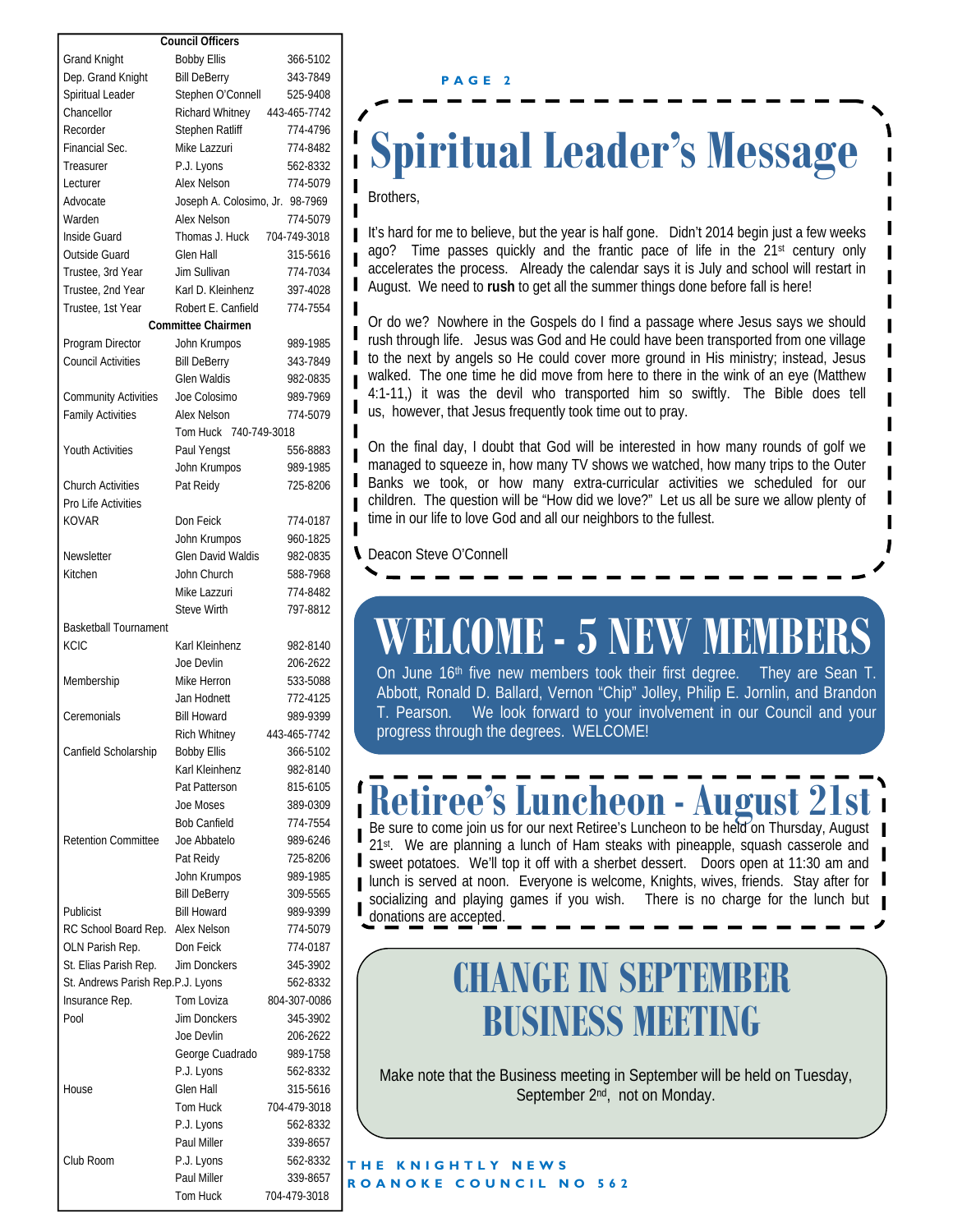## **ATTENTION Swimming Pool Announcement**

In In case you didn't know, the pool committee is hosting a cookout every Wednesday night from 5 PM 'til 7PM, with Thursday night as the rain date. The menu includes hamburger, cheeseburger, bratwurst and hot dogs. All include a bag of potato chips. Cost is \$1.50 for a hotdog and \$2.50 for the other items.

You do not need to be a member of the swimming pool to come down and enjoy the cookout and visit with your friends. So, come on down and visit with us.

We are also looking for Knights, or their Ladies, to help with the grill and the sales. If you are willing to help, or want more information, call either Jim Donckers (345-3902) or John Krumpos (540-960-1825).

### **SPORTS NIGHT**

We will be having "Sports Night" at the council home, August 18th, with our guest speaker Mike Burnop. Mike graduated from Roanoke Catholic and Virginia Tech, where he played football at both schools. The program will included additional sports guest.

Social hour will be at 6:00, and dinner at 7:00. The menu will be grilled chicken, hamburgers and hot dogs, with sides dishes for \$8 per person.

Please note brother knights and guests are welcome. Please call for either Bobby Ellis or John Krumpos for reservations (GK Bobby Ellis @366 5102 or 362-3624 -- John Krumpos @989-1985 or 960-1825). Please make your reservations no later than Friday/August 15th.



James R. Specht Kevin L. Wagner Donald J. Frick James K. Dill Melvin A. Richardson Michael T. Kupec Michael E. Whelan Pierre A. Ellis Thomas J. Young Daniel W. O'Dell Brian E. Brindle, Jr.

Jay L. Assenat Edward C. Bradley Fred C. Ellis

Frank J. Haranzo, III David Ray Boyer William Kirk Wright Anthony Nassib R. Azar Michael J. Wheeler William T. DeBerry, Jr. Paul W. Yengst, III John C. Anderson David E. Bittel Kenneth R. Smith Gary A. Kehres John D. Church Thomas F. Engl, Jr.



Patrick W. Carroll Edward J. Aesy Dennis M. Ramsey W. Edward Riley, III Christopher L. Waddell David H. Evans Scott J. Kuhn Ronald J. Kleba Frank J. Cummings Thomas M. Hufford Brian E. Brindle

Ronald M. McGinn Christopher J. Rowland C. J. Luczak Gerry R. Waddell Stephen E. Clements Richard J. Joachim Michael E. Herron Thomas S. Assaid Daniel T. Finucane Thomas J. Brennan Taft B. Martin Mark A. Noell Steven K. Wirth J. ScoƩ Sexton James K. Stokes Michael V. Downes Robert E. Canfield

ı ı

Ш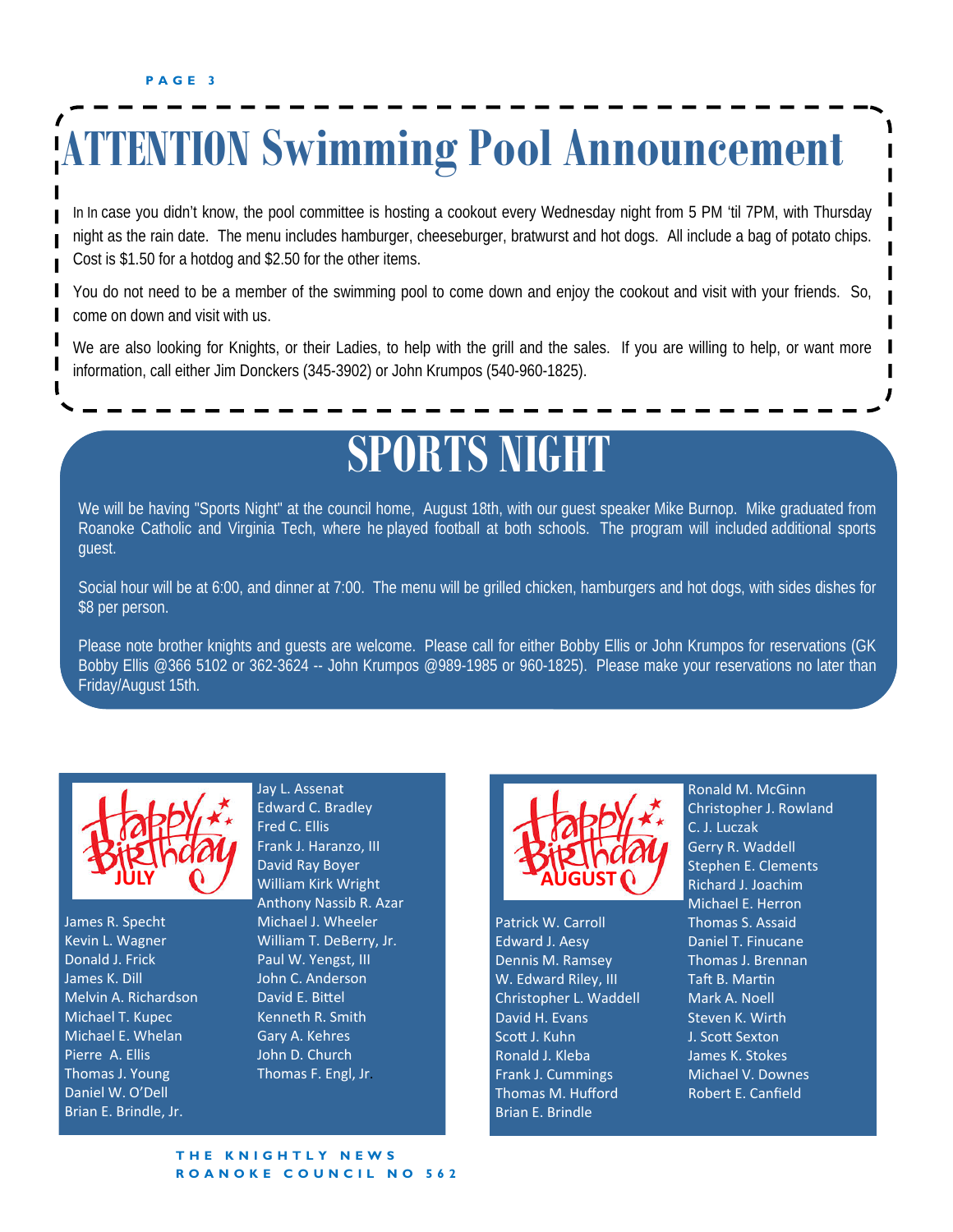# **Program Director's Report**

The summer months are generally a quiet time for our Council…organizational activities and planning for the coming year are about the only things happening.

One change that is being made for the coming fraternal year is the frequency of our newsletter mailings from every month to every other month. For example, we will all be receiving a July, September, November, January, March and May newsletter instead of one every month. If you regularly need to submit items for the newsletter, remember that you need to get them in by the  $15<sup>th</sup>$ of June, August, October, December, February or April to make the next newsletter. This may mean submitting your announcement two months early. Planning becomes even more critical! I

In recognition of this change this newsletter also contains info on our August events; you can read about our Sports Night planned for August elsewhere in this newsletter. Also, Joe Colosimo and Bill DeBerry are reporting on the next food drive for the Roanoke school children, also in August. In addition, please note that our Church Activities Committee has plans for a video presentation in September. Finally, our Squires Circle will be installing their officers in August.

A couple of activities in May occurred after the items for June newsletter were submitted. These included the last two KOVAR drives as well as our Clergy Appreciation Dinner. We can now report that the KOVAR drive in Vinton and the new KOVAR drive at the Kroger store on Brambleton and Colonial both exceeded expectations. Also, we had a very good turnout for the dinner… almost eighty, plus priests and deacons and the State Deputy Elect and his Lady, graced our dinner. Finally, the senior luncheon served up a fantastic meal.

Technically summer hadn't even begun when this report was submitted for the July newsletter, but we have already enjoyed quite a few hot days. Clearly, this will be one hot summer. Remember, one of your benefits from being a member in our Council is a 50% reduction in pool membership. Don't forget to take advantage of this benefit!

John Krumpos Program Director

### **Hunger is not a Game - Food Drive for Hungry School Children Community/Youth Service Project Fraternal Year 2014-2015 Knights of Columbus Council 562**

For fraternal Year 2014-2015 our above noted project **will again be** to help provide basic-needs snack-food & drinks for children of Roanoke Area School's afterschool programs. To KICK-OFF our service project we will have a donation collection event Saturday, August 16th at the Cave Spring Corners Kroger Store located at Brambleton Ave and Electric Roads. The Kroger Store Manager Danny Wertz should be thanked for his help with all our charitable collections at his store throughout the years as many of us shop there weekly.

To schedule a time you would be available working to collect food or \$ donations please contact Joe Colosimo 989-7969 or Bill DeBerry 309- 5565.

This past Fraternal Year our council was the Virginia Youth Service Award winner, an award given to our council by the **Knights of Columbus** Virginia State Council for our efforts to feed hungry school children.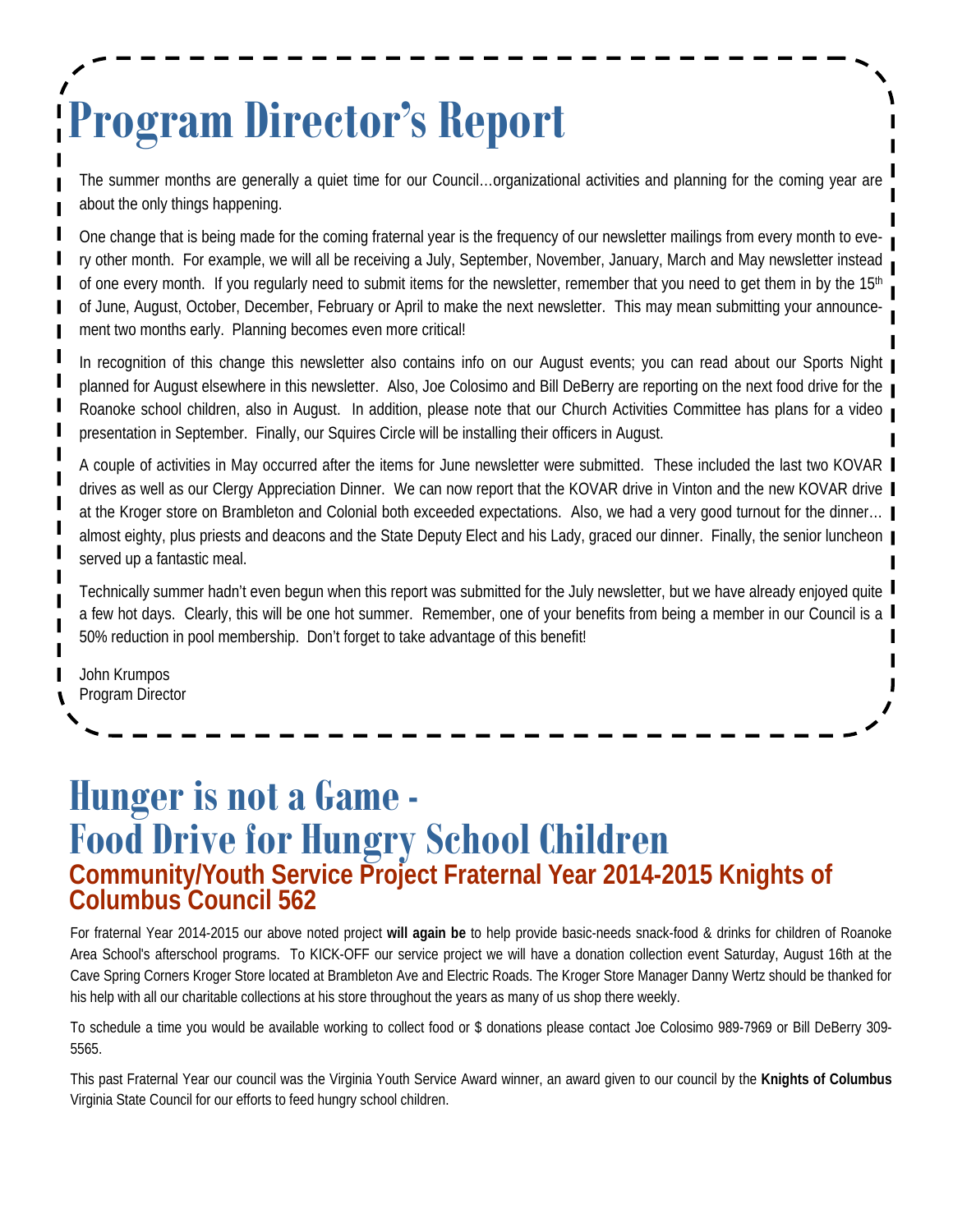## **A Quick Journey Through the Bible**

Our Church Activities Committee has decided to host an eight week long video series that explores the historical context of the Bible and gives us insights into the Jewish understanding of the Old Testaments. The series will leave you with a deeper understanding of the world stage upon which our Lord was sent to redeem us all.

These videos are very entertaining! Each one is about 45 minutes in length and is intended not only to teach but also to spur discussion during the social time that will follow. We plan to begin the series at 7:30 PM starting on Tuesday, September 9th, at the clubhouse and continue for each of the next seven Tuesdays.

We want to invite you and your family to participate in this NO COST event. These videos are quite ecumenical in nature and may also be of interest to your friends, regardless of their denomination, so please invite them too. If you have questions, call Patrick Reidy (725-8206) of John Krumpos (540-960-1825).

## **June Retiree Luncheon**

The Retiree's luncheon held on June 12<sup>th</sup> was very good. Everyone enjoyed an assortment of salads and sandwiches. After the luncheon some stayed and enjoyed a game of dominos. We hope to see you at the next one.



**Everyone enjoying the luncheon**

*Some enjoying the game of Dominos*